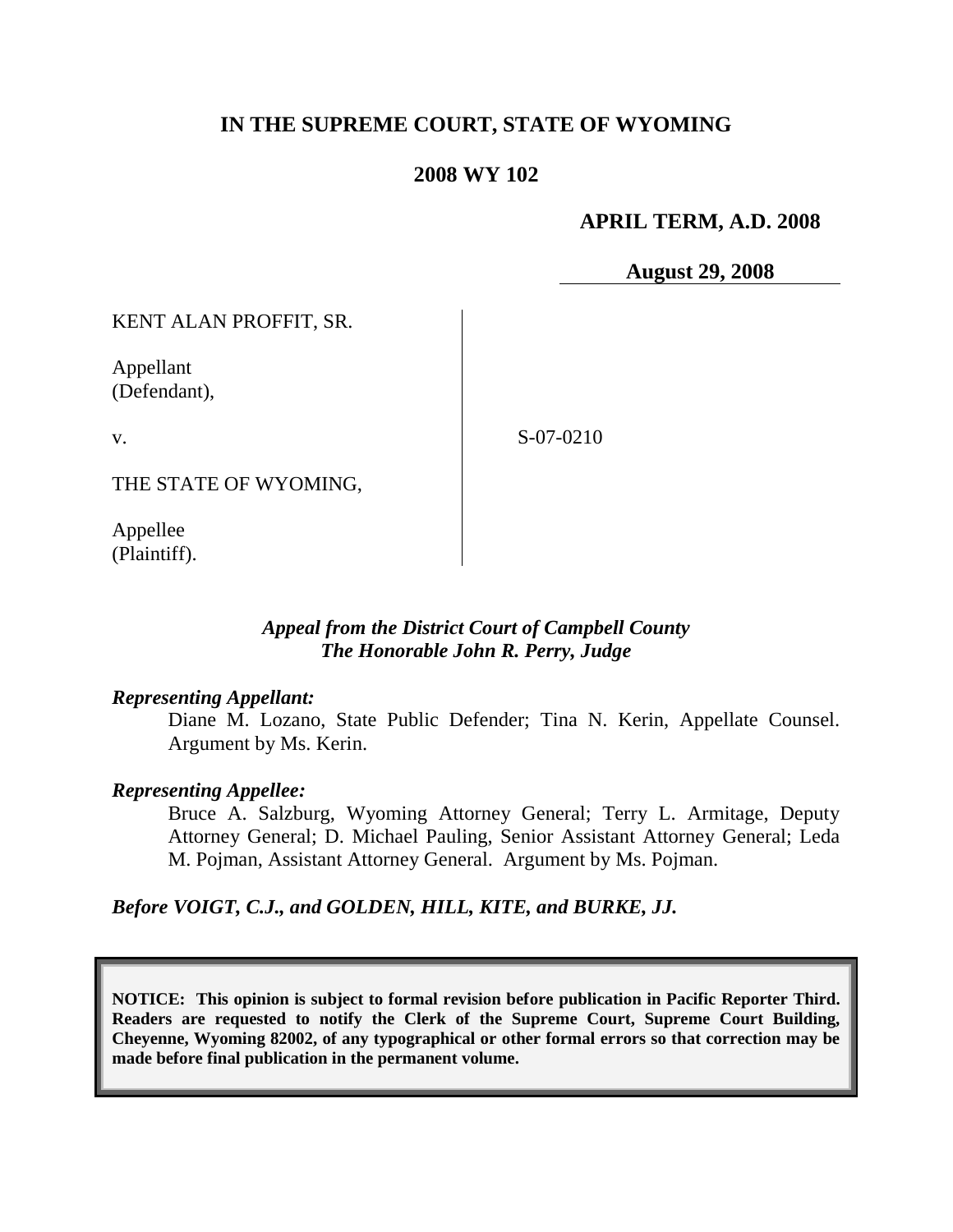## **VOIGT, Chief Justice.**

[¶1] This is an appeal from a conviction for conspiracy to commit first-degree murder, for which conviction the appellant was sentenced to imprisonment for life without the possibility of parole.<sup>1</sup> Finding no error in the challenged evidentiary decisions or the denial of the motion for a change of venue, we affirm.

### **ISSUES**

[¶2] 1. Whether the district court abused its discretion or violated the appellant's constitutional right to confrontation in allowing an investigator to testify, over a hearsay objection, that the murder victim earlier had reported that the appellant had threatened him?

2. Whether the district court abused its discretion or violated the appellant's constitutional right to confrontation in allowing an investigator to testify, over relevancy and unfair prejudice objections, that the murder victim had reported that the appellant had sexually assaulted him?

3. Whether the district court committed plain error in allowing witness Martinez to testify about statements made to him by non-witness Hicks?

4. Whether the district court abused its discretion in denying the appellant's motion for a change of venue?

### **FACTS**

[¶3] This is one of numerous cases involving the appellant and several co-conspirators. In late 2005, the appellant was charged with sexually assaulting his stepson, B.C. While out on bond awaiting trial on those charges, the appellant moved into a trailer house occupied by his son "Bubba," Jacob Martinez, Christopher Hicks, and Jeremy Forquer. Michael Seiser was a frequent visitor at the trailer. Forquer was murdered on October 28, 2005. B.C. was murdered on November 25, 2005. Martinez, Hicks, and Seiser have all been convicted of various homicide crimes as a result of these murders. The appellant was convicted of first-degree murder and conspiracy to commit first-degree murder in Forquer's death, and he was convicted of eight counts of sexual assault involving B.C. In the instant case, the appellant was convicted of conspiracy to commit the murder of B.C. Other facts will be developed as they relate to the separate issues.

<sup>&</sup>lt;sup>1</sup> See Wyo. Stat. Ann. § 6-2-101(a), (b) and § 6-1-303(a) (LexisNexis 2007).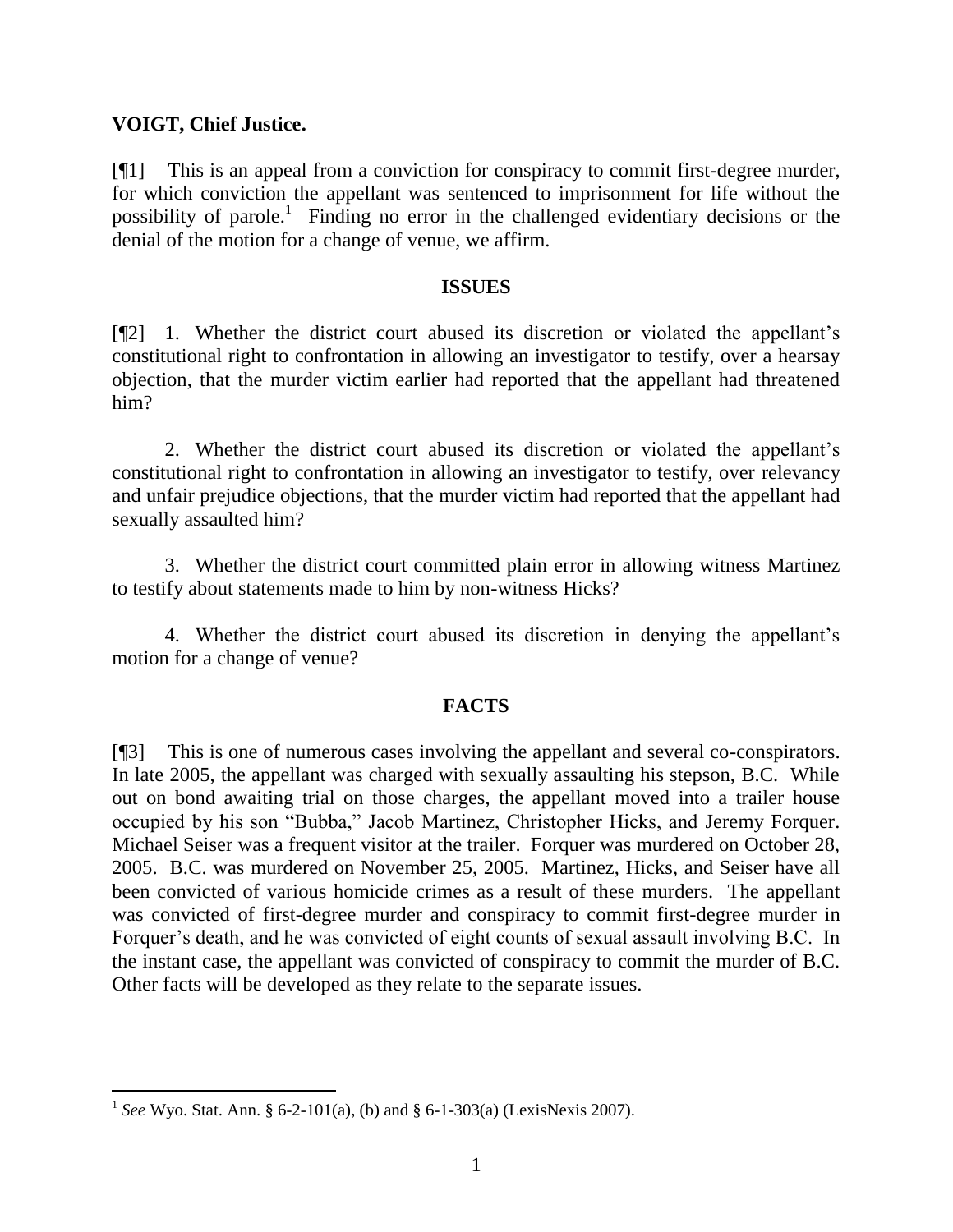#### **DISCUSSION**

## *Whether the district court abused its discretion or violated the appellant's constitutional right to confrontation in allowing an investigator to testify, over a hearsay objection, that the murder victim earlier had reported that the appellant had threatened him?*

[¶4] This case is about the murder of B.C., which murder occurred approximately three weeks before B.C. was to testify, as the victim, in the appellant's sexual assault trial. In its pretrial notice of intent to introduce uncharged misconduct evidence, the State noted that it intended to introduce evidence that B.C. had reported to investigators that the appellant had told B.C. that if he ever reported the sexual assaults, and as a result the appellant went to prison, B.C. "would be dead first." After the State's notice was filed, the appellant moved *in limine* to preclude as evidence any statements B.C. may have made, on the ground that such statements would be hearsay. During several pretrial hearings, discussions occurred among court and counsel as to whether evidence of B.C.'s report of the alleged threat was probative of motive for the killing, such discussions indicating that the evidence was being considered as uncharged misconduct evidence under W.R.E.  $404(b)$ .<sup>2</sup> In the end, the objection was treated as a hearsay objection, coupled with an argument that the appellant was being deprived of his right to confront the witnesses against him.<sup>3</sup>

[¶5] We review decisions as to the admission of evidence for an abuse of discretion. *Martin v. State*, 2007 WY 76, 120, 157 P.3d 923, 928 (Wyo. 2007). The burden is on the appellant to establish an abuse of discretion. *Id*. Hearsay generally is inadmissible, but it may be admitted if it falls within one of the recognized exceptions to the rule, and it is sufficiently reliable. *Sanders v. State*, 7 P.3d 891, 895 (Wyo. 2000). The district court's decision regarding the alleged violation of the appellant's constitutional right to confrontation, being a question of law, is reviewed *de novo*. *Sincock v. State*, 2003 WY 115, ¶ 19, 76 P.3d 323, 332 (Wyo. 2003).

 $2$  W.R.E. 404(b) provides as follows:

<sup>(</sup>b) *Other crimes, wrongs, or acts.* – Evidence of other crimes, wrongs, or acts is not admissible to prove the character of a person in order to show that he acted in conformity therewith. It may, however, be admissible for other purposes, such as proof of motive, opportunity, intent, preparation, plan, knowledge, identity, or absence of mistake or accident.

 $3$  The Sixth Amendment to the United States Constitution reads in pertinent part as follows: "In all criminal prosecutions, the accused shall enjoy the right . . . to be confronted with the witnesses against  $him \dots$ ."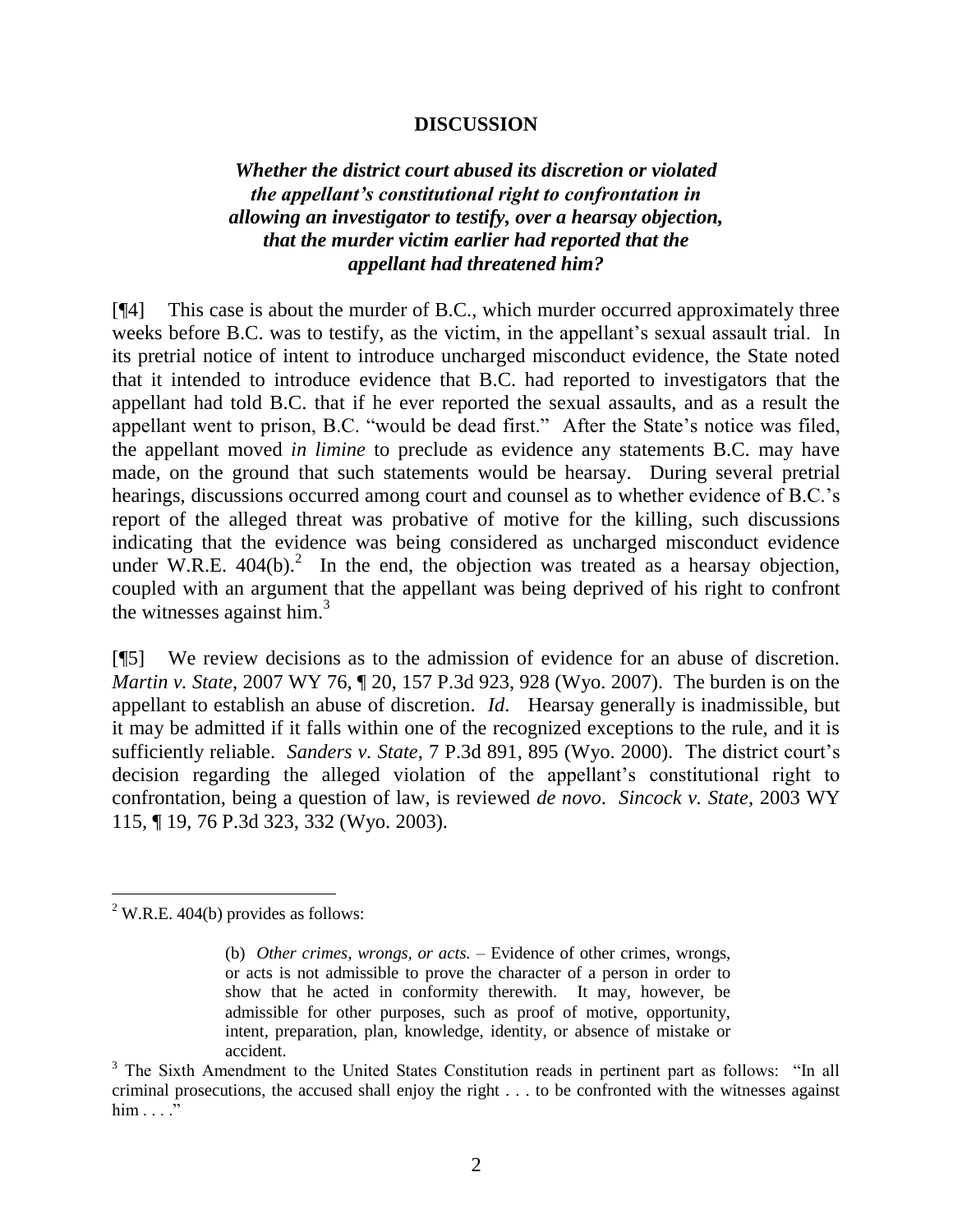[¶6] The first step in this review is to identify the particular statement at issue. At trial, the investigating officer testified as follows as to B.C.'s reporting of the alleged sexual abuse and the alleged threat:

> Q I'd like to direct your attention to early July of 2005. At that time period, did you have occasion to interview [B.C.]?

A Yes, I did.

Q *During the course of your interview with [B.C.], did he identify for you that he had been assaulted in a sexual nature by an individual he identified as Kent Proffit, Senior?*

A *Yes, he did.*

Q During the course of that disclosure, did [B.C.] advise you that he had been threatened by Kent Proffit, Senior at any time?

A Yes, he did.

Q What specifically did [B.C.] tell you he had been told by Kent Proffit, Senior?

# A *Kent Proffit told [B.C.] that, you should know if I go to – have to go to prison, you'll be dead first.*

Q And did [B.C.] identify for you if you have to go to prison, what that was in reference to?

A It was in reference to a threat from him to keep him from reporting the incidents.

Q Okay. Did [B.C.] identify for you when he was threatened in that manner?

A Yes, it was the summertime of 2002.

(Emphasis added.)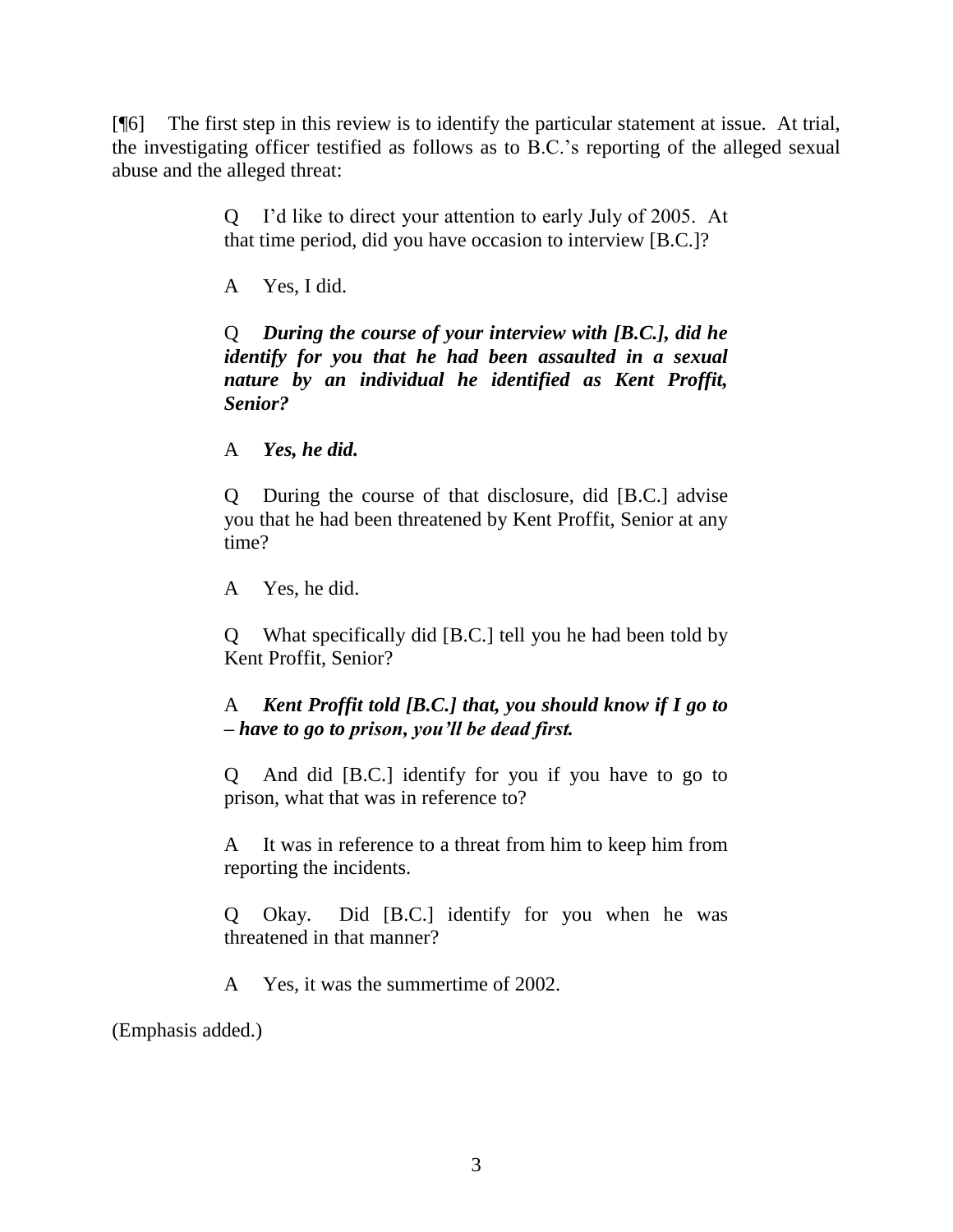[¶7] The district court admitted this testimony under the "catchall" hearsay exception found in W.R.E.  $803(24)$ .<sup>4</sup> In doing so, the district court also applied the "forfeiture by wrongdoing" exception to applicability of the constitutional confrontation clause. The latter exception, which we find to be dispositive as to this issue, was first articulated by the United States Supreme Court in *Reynolds v. United States*, 98 U.S. 145, 158, 25 L.Ed. 244 (1878):

> The Constitution gives the accused the right to a trial at which he should be confronted with the witnesses against him; but if a witness is absent by his own wrongful procurement, he cannot complain if competent evidence is admitted to supply the place of that which he has kept away. The Constitution does not guarantee an accused person against the legitimate consequences of his own wrongful acts. It grants him the privilege of being confronted with the witnesses against him; but if he voluntarily keeps the witnesses away, he cannot insist on his privilege. If, therefore, when absent by his procurement, their evidence is supplied in some lawful way, he is in no condition to assert that his constitutional rights have been violated.

[¶8] In *Crawford v. Washington*, 541 U.S. 36, 54, 124 S.Ct. 1354, 1365, 158 L.Ed.2d 177 (2004), the Court held that the confrontation clause "is most naturally read as a reference to the right of confrontation at common law, admitting only those exceptions established at the time of the founding." Very recently, in *Giles v. California*, 554 U.S.  $\_\_$ , 128 S.Ct. 2678, 171 L.Ed.2d 488 (2008), the Court identified "forfeiture by wrongdoing" as one such common law exception. The holding of *Giles* most pertinent to our present discussion is that forfeiture by wrongdoing does not apply unless the wrongful conduct of the defendant was specifically designed or intended to prevent the witness from testifying. *Id*. at \_\_\_, 128 S.Ct. at 2687.

[¶9] The district court in this case was very careful in applying the forfeiture by wrongdoing doctrine. The court held a pretrial hearing on the issue, and it deferred ruling until several State witnesses had testified at trial, clearly linking B.C.'s death to the appellant's wrongful conduct, and clearly establishing that B.C. was killed specifically to silence him as a witness against the appellant. We are satisfied that the facts and procedures of this case meet the dictates of *Giles.* Furthermore, given the underlying rationale of the forfeiture by wrongdoing doctrine, we believe the doctrine should be applied in this murder case, even though B.C. was killed with the primary intent of

 $4$  The record does not reflect why the testimony was admitted under W.R.E. 803(24), rather than under W.R.E.  $804(b)(6)$ , which latter rule is the "catchall" hearsay exception for situations in which the declarant is unavailable, including unavailability caused by death. *See* W.R.E. 804(a)(4).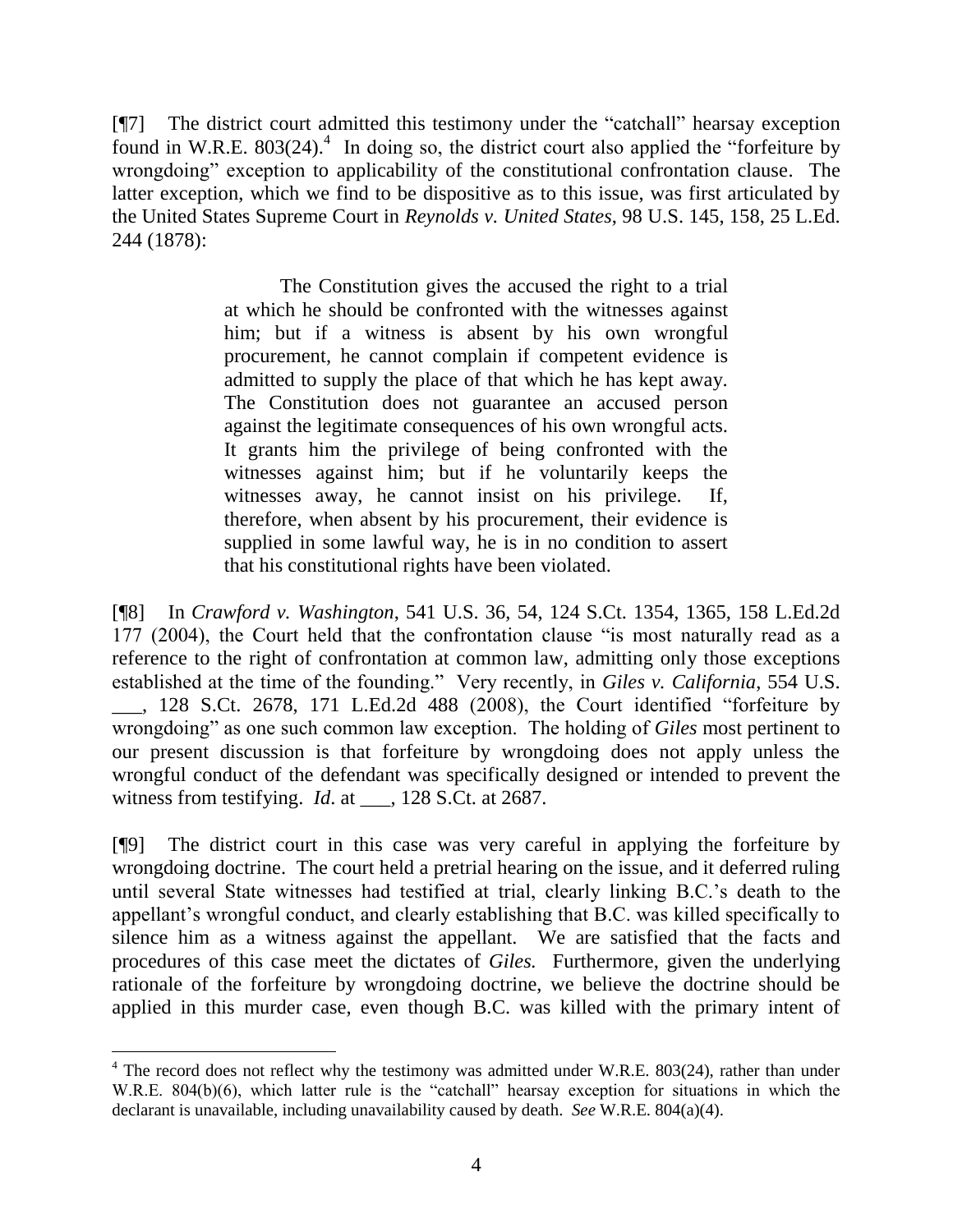preventing him from testifying in the sexual assault case. For purposes of the doctrine, the two cases are inextricable.

[¶10] The remaining question is whether, given application of the forfeiture by wrongdoing doctrine, it was also necessary for the State to satisfy a hearsay exception to have B.C.'s statement admitted. We think not. In addressing this question, the United States Supreme Court said the following in *Giles:*

> No case or treatise that we have found, however, suggested that a defendant who committed wrongdoing forfeited his confrontation rights but not his hearsay rights. And the distinction would have been a surprising one, because courts prior to the founding excluded hearsay evidence in large part *because* it was unconfronted. See, *e.g.*, 2 Hawkins 606 (6th ed. 1787); 2 M. Bacon, A New Abridgment of the Law 313 (1736). As the plurality said in *Dutton v. Evans*, 400 U.S. 74, 86, 91 S.Ct. 210, 27 L.Ed.2d 213 (1970), "[i]t seems apparent that the Sixth Amendment's Confrontation Clause and the evidentiary hearsay rule stem from the same roots."

Giles, 554 U.S. at  $\_\_$ , 128 S.Ct. at 2686.<sup>5</sup> Forfeiture by wrongdoing is part of the common law that has been adopted by Wyoming. Wyo. Stat. Ann. § 8-1-101 (LexisNexis 2007). Given that the common law right of confrontation and the common law hearsay rule "stem from the same roots," it would be illogical to apply forfeiture by wrongdoing to the constitutional right, while denying its application to the rule of evidence.<sup>6</sup>

> *Whether the district court abused its discretion or violated the appellant's constitutional right to confrontation in allowing an investigator to testify, over relevancy and unfair prejudice objections, that the murder victim had reported that the appellant had sexually assaulted him?*

[¶11] In its Notice of Intent to Introduce WRE 404(b) Evidence, the State declared its intent to introduce evidence of B.C.'s report that "he was the victim of several sexual assaults perpetrated by" the appellant, with the evidence being relevant to prove the appellant's specific intent to kill B.C. In response, the appellant filed an objection and a

<sup>&</sup>lt;sup>5</sup> For an analysis of the conflicting state approaches to the question of whether a separate forfeiture exception under the rules of evidence should be necessary, *see* 5 Christopher B. Mueller & Laird C. Kirkpatrick, *Federal Evidence* § 8:134 (3d ed. Supp. 2008).

 $6$  In reaching this conclusion, we do not consider it controlling that Wyoming has not "codified" forfeiture by wrongdoing, as has been done in Fed.R.Evid. 804(B)(6). The doctrine exists as part of the common law.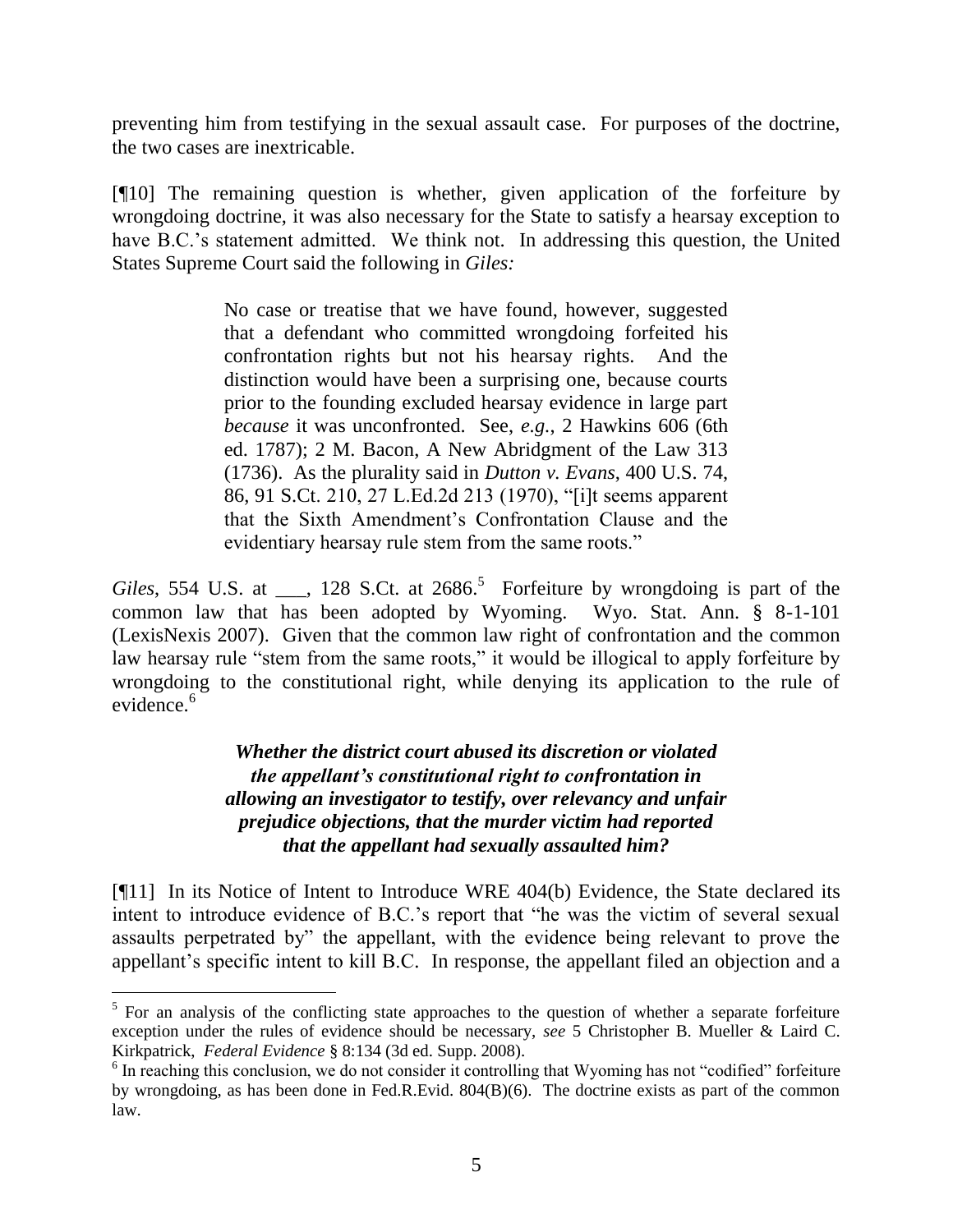memorandum of law in which he argued that, while the State might be allowed to introduce evidence that the appellant was facing criminal charges, and that B.C. was going to testify at the trial, evidence that those criminal charges were sexual in nature was unfairly prejudicial, when compared to its probative value.<sup>7</sup> A separate motion *in limine* again raised the above-discussed hearsay and confrontation issues.

[¶12] These matters were argued at a pretrial hearing on March 16, 2007. Unfortunately, because the discourse during that hearing failed to distinguish well between B.C.'s threat report and B.C.'s sexual assault report, and also failed to distinguish well among the defense theories of uncharged misconduct evidence, hearsay, unfair prejudice, and the confrontation clause, the hearing transcript is of little assistance to our review. In any event, the district court took the matters under advisement, rather than ruling from the bench. As noted above, the district court eventually allowed the investigator to testify about both the threat report and the sexual assault report.

[¶13] We review decisions as to the admission of evidence for an abuse of discretion. *Martin*, 2007 WY 76,  $\P$  20, 157 P.3d at 928. We give considerable deference to such decisions, and will not overturn them so long as there exists a legitimate basis for the ruling. *Law v. State*, 2004 WY 111, ¶ 14, 98 P.3d 181, 187 (Wyo. 2004). In that regard, we review the reasonableness of the district court's holding. *Martin*, 2007 WY 76, ¶ 21, 157 P.3d at 928. The burden is on the appellant to establish an abuse of discretion. *Id*. at ¶ 20, at 928.

[¶14] Our analysis of the forfeiture by wrongdoing exception to the confrontation clause applies equally to B.C.'s sexual assault report as it did to B.C.'s threat report, and we will not reiterate that analysis here. The same is true of the hearsay objection. The appellant forfeited his right to raise these issues by procuring the unavailability of B.C. as a witness. What remains for determination is whether B.C.'s report of being sexually assaulted by the appellant was more probative than it was unfairly prejudicial. In that regard, it should be remembered that the appellant did not object to admission of evidence that he was charged with a crime wherein B.C. was the victim, but only objected to admission of B.C.'s report that he was sexually assaulted.

[¶15] We have described many times the proper procedure to be followed by a trial court in determining whether uncharged misconduct evidence should be admitted:

> (1) the evidence must be offered for a proper purpose; (2) the evidence must be relevant; (3) the probative value of the evidence must not be substantially outweighed by its potential for unfair prejudice; and (4) upon request, the trial court must

<sup>&</sup>lt;sup>7</sup> W.R.E. 403 provides that "[a]lthough relevant, evidence may be excluded if its probative value is substantially outweighed by the danger of unfair prejudice . . . ."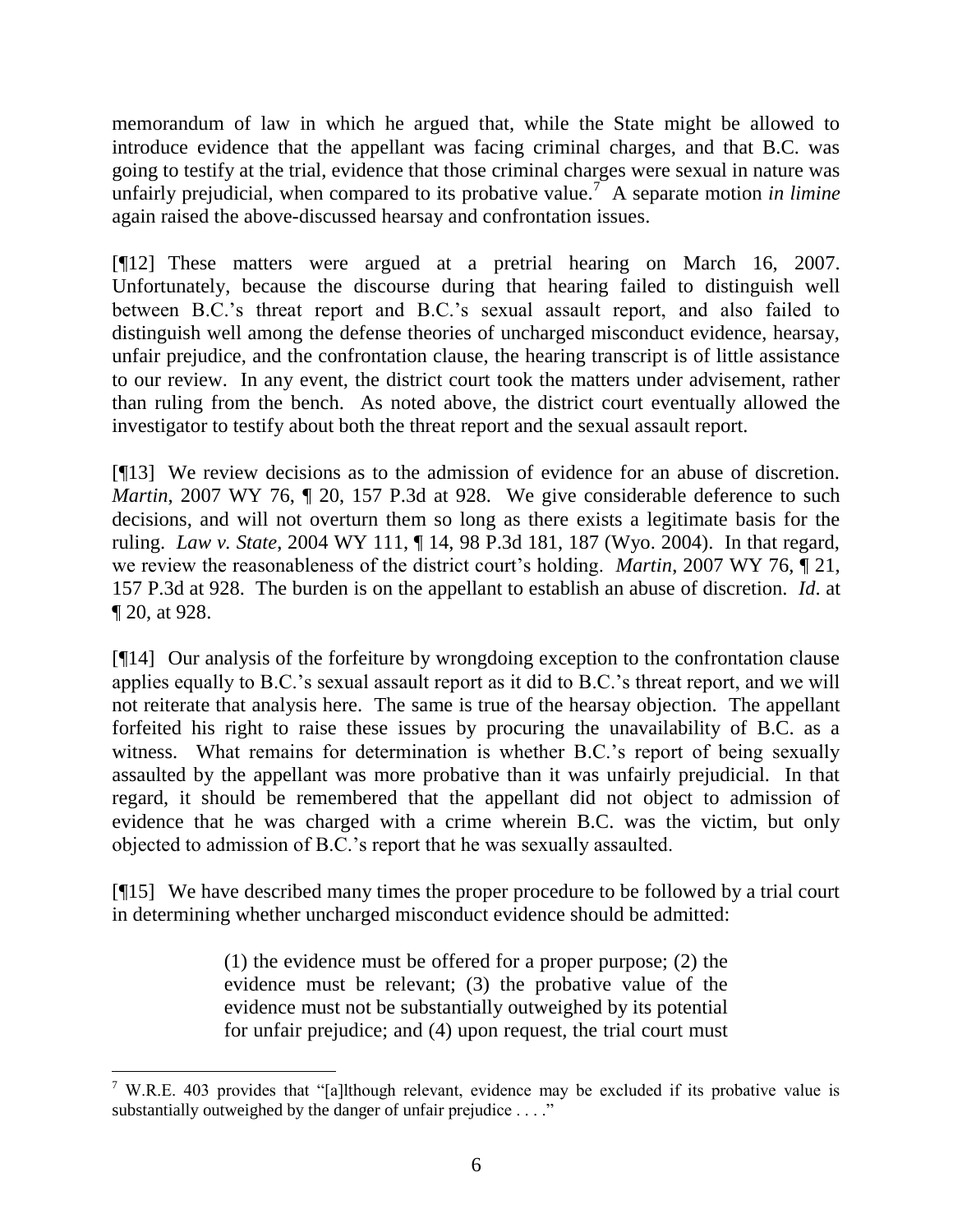instruct the jury that the similar acts evidence is to be considered only for the proper purpose for which it was admitted.

*Gleason v. State*, 2002 WY 161, ¶ 18, 57 P.3d 332, 340 (Wyo. 2002). We have no trouble readily finding that the first, second, and fourth factors of this test were met. The evidence was offered for the purpose of proving that the appellant had the intent or motive to kill B.C., and it hardly goes beyond the ken of common human understanding that a report such as B.C. made to the investigator could provide such motive or intent. The fourth factor was clearly met when the district court instructed the jury as follows:

#### JURY INSTRUCTION NO. 16

Evidence has been received in this case that in 2005 the Defendant was charged with a different crime, wherein [B.C.] was the alleged victim and also a potential witness against the Defendant. You are instructed that for the purposes of this trial, you must presume the Defendant innocent of that charge. Further, you may consider that charge only in terms of whether or not it establishes a motive for the crime charged in this case, and for no other purpose.

[¶16] As to the third element of the stated test, the following factors are to be weighed in balancing the probative value of the uncharged misconduct evidence against any danger of unfair prejudice:

> 1. The reprehensible nature of the prior bad act. The more reprehensible the act, the more likely the jury will be tempted to punish the defendant for the prior act.

> 2. The sympathetic character of the alleged victim of the prior bad act. Again, the jury will be tempted to punish the defendant for the prior act if the victim was especially vulnerable.

> 3. The similarity between the charged crime and the prior bad act. The more similar the acts, the greater is the likelihood that the jury will draw the improper inference that if the defendant did it once, he probably did it again.

> 4. The comparative enormity of the charged crime and the prior bad act. When the prior act is a more serious offense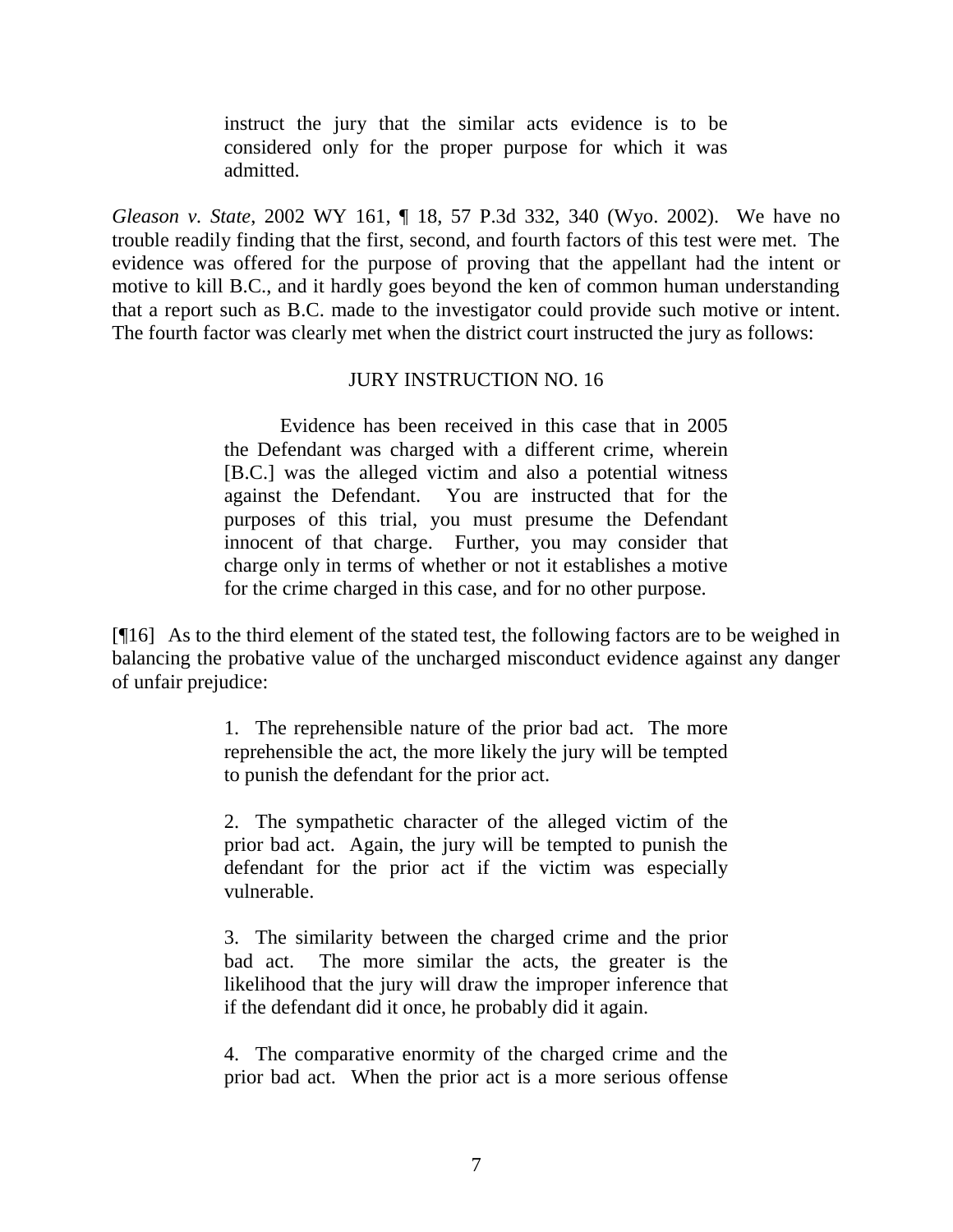than the charged crime, the introduction of that act will tend to place the defendant in a different and unfavorable light.

5. The comparable relevance of the prior bad act to the proper and forbidden inferences. Evidence of the prior bad act may be much more probative of bad character than it is of any legitimate inference permitted by Rule 404(b).

6. Whether the prior act resulted in a conviction. The jury may be tempted to punish the defendant if they believe he escaped punishment for the prior bad act.

*Gleason*, 2002 WY 161, ¶ 27, 57 P.3d at 342. We have said that, when this Court reviews a trial court's determination to admit evidence against a W.R.E. 403 challenge, we "will not overturn a trial court's determination  $\ldots$  as long as a legitimate basis exists supporting the determination." *Law*, 2004 WY 111, ¶ 15, 98 P.3d at 187. Further, the appellant "must demonstrate that the evidence had little or no probative value and that it was extremely inflammatory or introduced for the purpose of inflaming the jury." *Id*. (quoting *Apodaca v. State*, 627 P.2d 1023, 1027 (Wyo. 1981)).

 $[917]$  The "prior bad act" in this case was, of course, the alleged sexual assault upon B.C. While we agree with the appellant that the allegation was of a particularly reprehensible act, and that its victim, being a minor, was particularly vulnerable, we do not believe the district court abused its discretion in admitting the evidence. The peculiarities of this case made motive perhaps the single most important fact for the State to prove. Without proof of motive, there was little that could have connected the appellant to the murder, and without evidence of the nature of the appellant's alleged crime against B.C., the jury would not have been able effectively to judge the likelihood that the reporting of such crime would create a motive to kill. Further, B.C.'s death made the investigator's hearsay testimony the best evidence of that motive. The probative value of the evidence was extremely high, and we cannot say that it was outweighed by the danger of unfair prejudice. In that regard, we note that defense counsel did a very effective job in closing argument of explaining to the jury the limitations that had to be placed upon the uncharged misconduct evidence, and in explaining how the danger of unfair prejudice followed such evidence. We also assume that a jury given a limiting instruction follows that limitation. *Marquez v. State*, 12 P.3d 711, 717 (Wyo. 2000). And finally, the prejudicial effect of admitting B.C.'s statement was dulled significantly by the fact that Jacob Martinez, the actual murderer of B.C., testified that he and the appellant had discussed killing B.C. because B.C. was going to testify against the appellant in the sexual assault case. The investigator's testimony as to B.C.'s statement was, therefore, merely cumulative.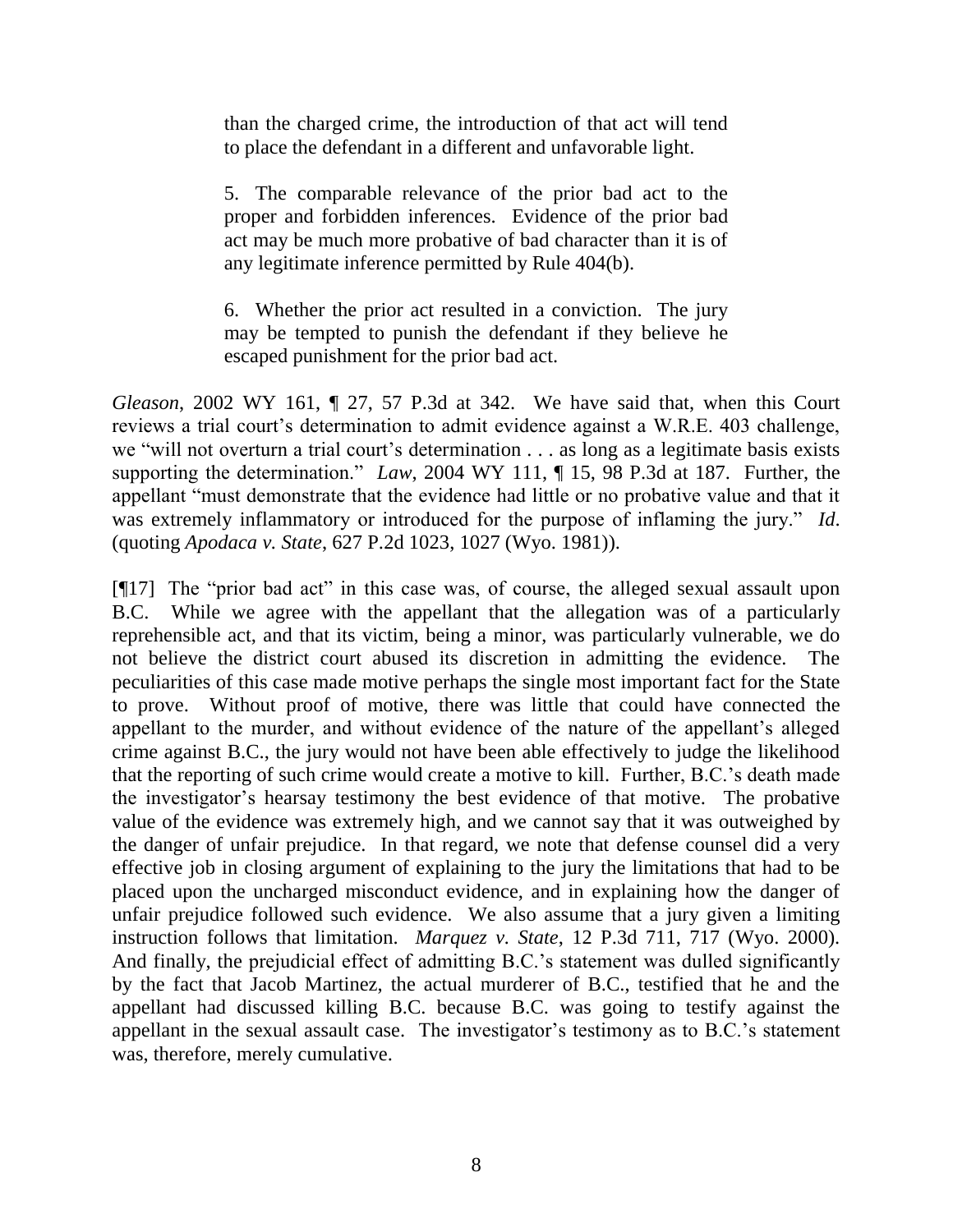# *Whether the district court committed plain error in allowing witness Martinez to testify about statements made to him by non-witness Hicks?*

[¶18] As a witness for the State, Jacob Martinez testified that he and Christopher Hicks, two of the trailer house occupants, were very close friends in the period before B.C. was murdered. He further testified that in September 2005, Hicks said that he had arranged for 500 pounds of marijuana to be delivered to Gillette and that the two of them were going to sell it. Subsequently, however, Hicks told Martinez that the deal had "gone" bad," that they were being blamed for it, and "they threatened to kill us." When told about the situation by Hicks and Martinez, the appellant said he "was connected" and would "take care of it." A few days later, the appellant told Hicks and Martinez they owed him a favor—the killing of B.C.—for taking care of their problem.

[¶19] Although he did not object at trial, the appellant now claims it was plain error for the district court to admit into evidence Hicks' statements to Martinez because the statements are hearsay and because no exception applies to them.<sup>8</sup> To prove plain error, the appellant must show that the record is clear as to the alleged error, that an unequivocal rule of law was violated, and that the violation adversely affected a substantial right to his material prejudice. *Cazier v. State*, 2006 WY 153, ¶ 10, 148 P.3d 23, 28 (Wyo. 2006).

[¶20] Plain error did not occur in this instance because Hicks' statements to Martinez are not hearsay. "Hearsay" is defined in W.R.E.  $801(c)$  as "a statement, other than one made by the declarant while testifying at the trial or hearing, offered in evidence to prove the truth of the matter asserted." W.R.E.  $801(b)$  identifies the "declarant" as the "person who makes a statement." In turn, W.R.E.  $801(a)$  defines a "statement" in relevant part as "an oral or written assertion." The keystone of the evidentiary rules governing hearsay is W.R.E. 802, which declares hearsay to be inadmissible except as provided by court rules or statute. "Hearsay is generally inadmissible because it is thought to be unreliable and untrustworthy and because there is no opportunity to confront the witness or crossexamine." *Kelly v. State*, 694 P.2d 126, 130 (Wyo. 1985) (internal footnote omitted).

[¶21] Hicks' statements to Martinez would only be hearsay if they were being offered to prove the assertions being made by Hicks. Thus, the statements would be hearsay if they were being offered to prove, for instance, that Hicks had arranged a 500-pound marijuana deal, or that the deal had "gone bad," or that he and Martinez were being threatened with death. The statements were not, however, offered for that purpose. Rather, they were

<sup>&</sup>lt;sup>8</sup> The "failure" to object below was apparently intentional. Defense counsel cross-examined Martinez at great length and to considerable effect over the seemingly ludicrous story that Hicks and Martinez, who now and then sold quarter-ounces of marijuana, could orchestrate a 500-pound deal with a Mexican drug cartel.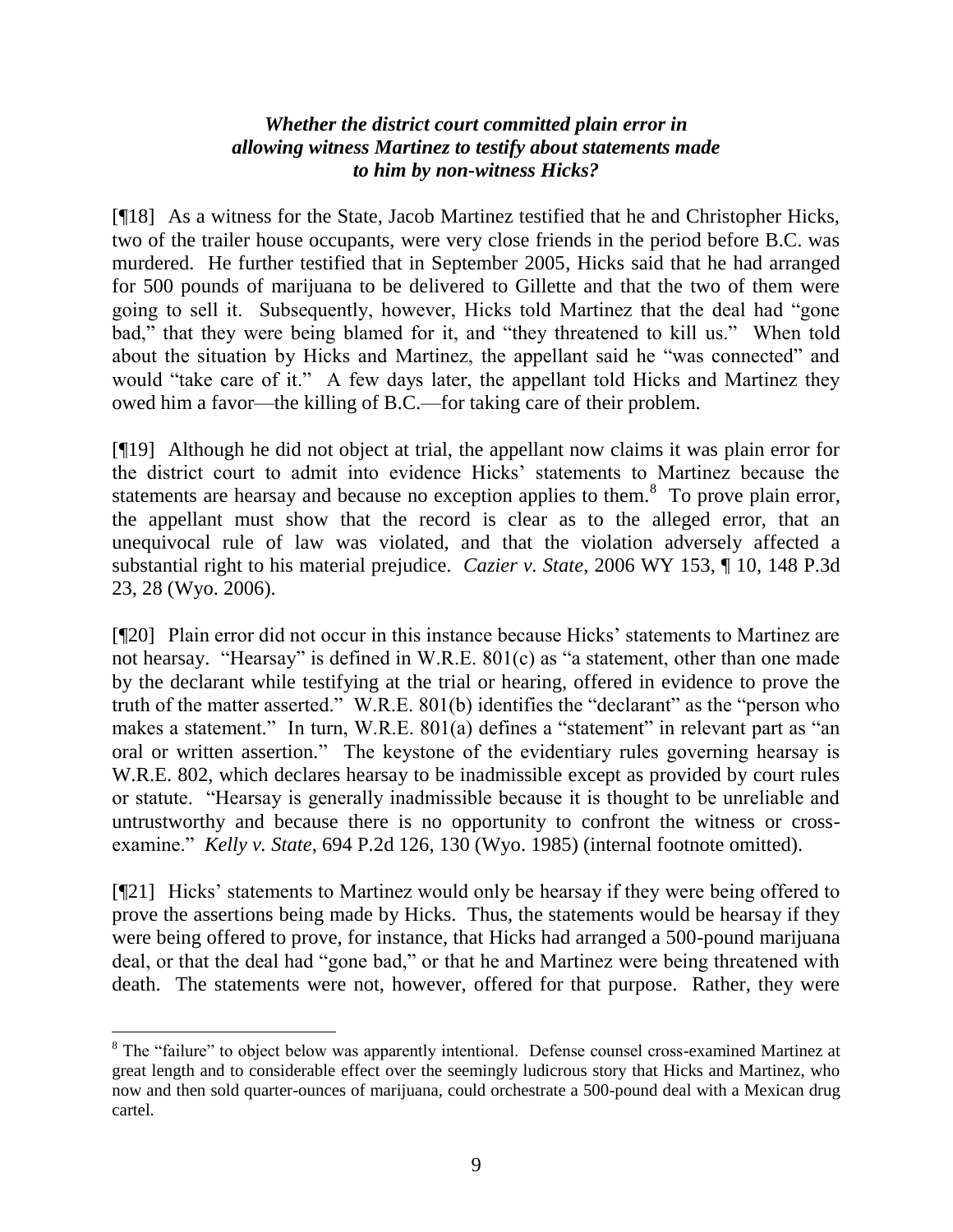offered for the purpose of showing the effect the statements had upon Martinez and the appellant. *See Kenyon v. State*, 986 P.2d 849, 853-54 (Wyo. 1999) (credibility of the declarant not the issue).

[¶22] The fact that Hicks' statements were not offered to prove the truth of the matter asserted also defeats the appellant's contention that admission of the statements violated his constitutional confrontation rights. *Crawford*, itself, notes that the confrontation clause "does not bar the use of testimonial statements for purposes other than establishing the truth of the matter asserted." *Crawford*, 541 U.S. at 59 n.9, 124 S.Ct. at 1369 n.9; *Schultz v. State*, 2007 WY 162, ¶ 11, 169 P.3d 81, 85 (Wyo. 2007); *Szymanski v. State*, 2007 WY 139, ¶¶ 20-26, 166 P.3d 879, 884-86 (Wyo. 2007). The appellant has failed to show plain error.

# *Whether the district court abused its discretion in denying the appellant's motion for a change of venue?*

[¶23] Prior to trial, the appellant filed a Motion for Change of Venue, setting forth the following contentions:

> 1. This matter has received an extraordinary amount of media coverage, particularly in the local newspaper.

> 2. Attached hereunto, and incorporated into this document by this reference are copies of the newspaper stories this case has generated.

> 3. The local talk radio show has spent a great deal of time discussing this case, however it is impossible to determine the level of prejudice this has generated.

> 4. The guilty conviction in Case No. 4575 has only served to exacerbate the level of media coverage, and resultant public prejudice against the Defendant.<sup>[9]</sup>

> 5. Due to the level of media coverage in this case, and the nature of the coverage, it is impossible to seat an unbiased jury in this matter.

[¶24] The motion was heard on January 19, 2007. Defense counsel argued that the threat of the death penalty required heightened due process, that venue had been changed in nearly every recent death penalty case in Wyoming, that a Campbell County jury pool

 $9^9$  Case No. 4575 was the Forquer murder case.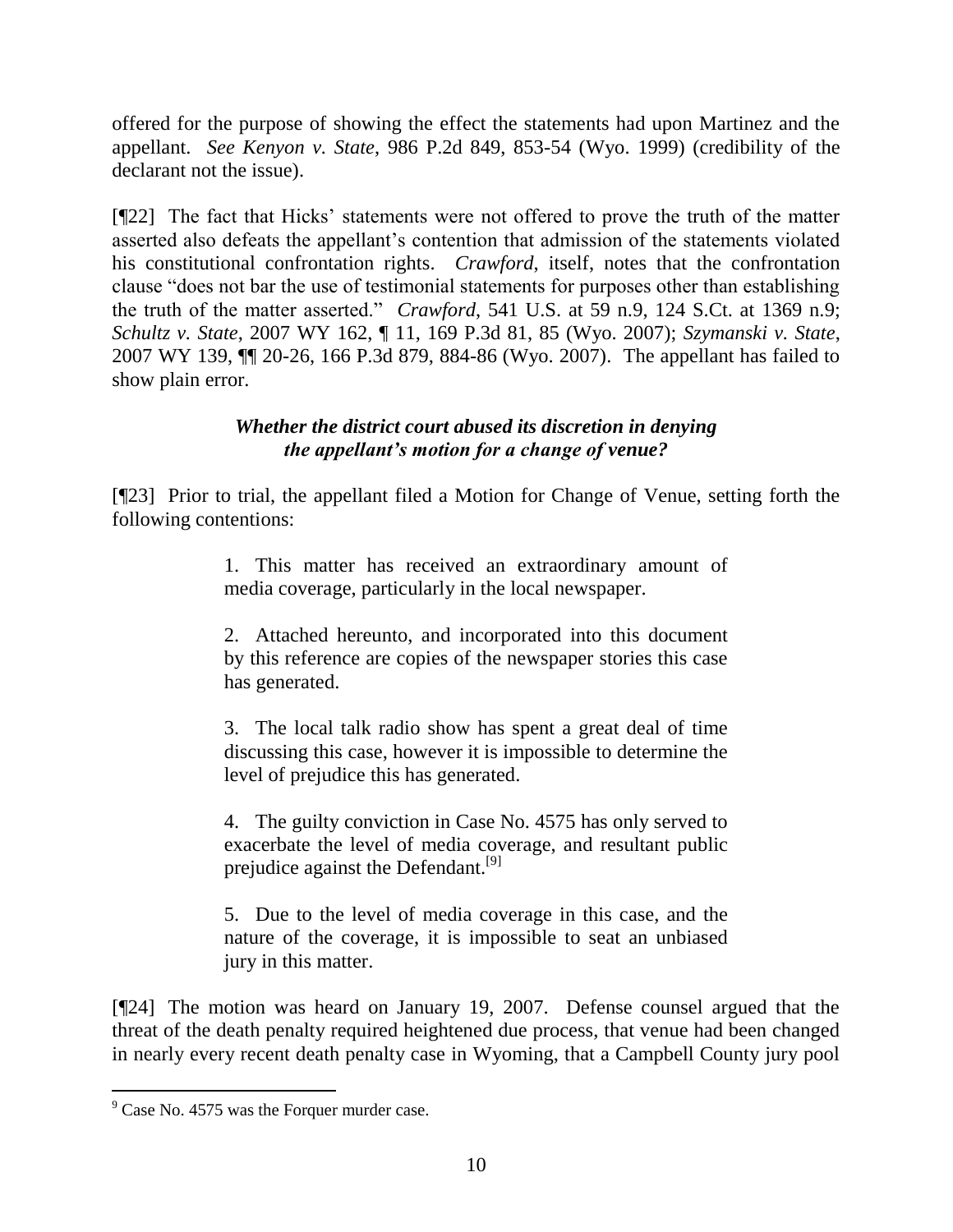would have knowledge of the appellant's conviction in the Forquer murder case and of the sexual assault allegations, that inconvenience to the court and the parties could not justify denial of the motion, and that the appellant could not receive a fair trial in Campbell County. The State responded primarily that a decision on the motion was premature, inasmuch as no attempt had yet been made to seat a local jury.

[¶25] The district court issued a decision letter on January 30, 2007, denying the motion to change venue. The court indicated that it had reviewed the materials submitted by the appellant relating to the case at hand, as well as the related cases involving Martinez, Hicks, and Seiser. The court found the publicity to be generally factual in nature and not so prejudicial as to prevent a fair trial. The court also noted that selection of a jury in the Forquer murder trial two months earlier had taken only a little more than one day and was "relatively easy." Finally, the court denied the motion but offered to revisit it in the event that *voir dire* revealed that recent publicity necessitated a venue change. The order of denial was filed on February 2, 2007.

[¶26] The decision letter and order did not end the venue question. Despite the district court's painstaking method of jury selection, the appellant repeatedly renewed his motion to change venue. The complicated jury selection process went generally as follows: The Clerk of District Court sent out 410 questionnaires to potential jurors. The district court then held periodic status conferences to determine the number of available jurors, and asked counsel to stipulate to the removal of potential jurors for cause shown in returned questionnaires. On February 21, 2007, counsel submitted just such a stipulation, removing 66 jurors for cause. A second stipulation removed an additional 106 jurors. Numerous others were excused by the court for cause unrelated to the case. Eventually, about 15 jurors were examined each day for nine days, with both general and individual *voir dire*. A final panel of 49 potential jurors was determined on March 16, 2007.

[¶27] The Appellant renewed his venue motion on March 16, 2007, alleging that even the 49 remaining jurors were biased due to exposure to prejudicial and inflammatory publicity about the case. In denying the motion, the district court described the "wide" latitude" that had been allowed counsel during *voir dire*, described how the court had listened carefully to responses from the panel and had watched for demeanor that belied verbal responses, and opined that the final panel was "fit and proper to serve." The court then indicated that, it being Friday, it would allow three additional questions to be asked of the 49 potential jurors on Monday: (1) whether they had read anything about the case; (2) whether they knew other people on the panel; and (3) whether anyone had talked to them about the case. Finally, the court stated that, if all 49 persons remained on the panel, the appellant would get 18 peremptory challenges, the State would get 17 peremptory challenges, two alternates would be selected by random drawing, and the remaining 12 would be the jurors.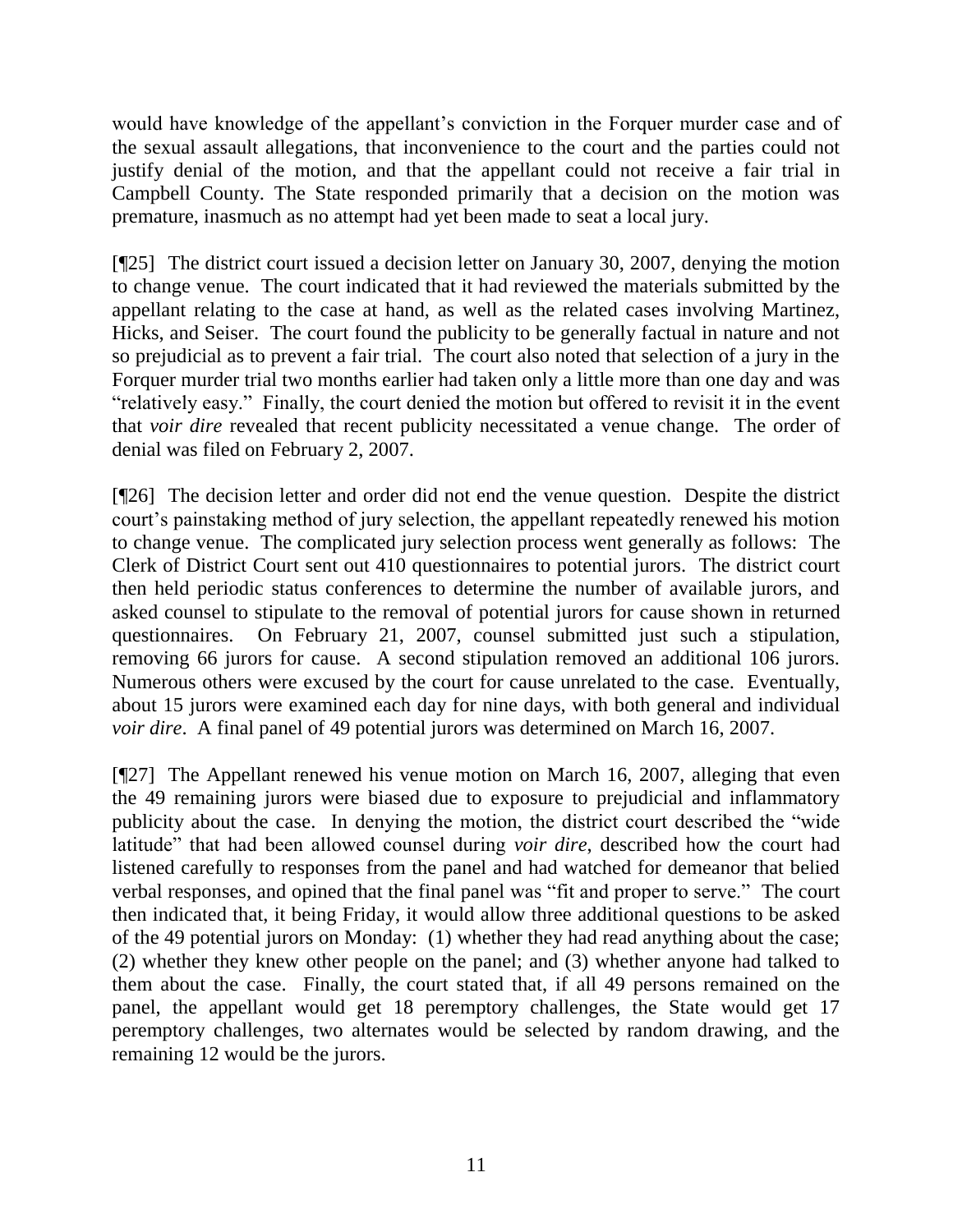[¶28] Monday morning's court session began with the district court having all the potential jurors stand and introduce themselves by name. The court then asked the panel as a whole the three questions noted above, with each juror who responded positively to any question being further questioned individually in private. As a result of that process, the district court excused six members of the venire, leaving 43. The parties next exercised their peremptory challenges, with the appellant having 15 challenges and the State 14. The court then denied another renewed motion for change of venue, with the following explanation:

> THE COURT: Well, and so the record will be clear, that of the five that I sent out of here today that I excused, I excused them without even asking them the threshold question, whether that would make an impact on their ability to judge this case.<sup>[10]</sup> I dismissed them out of hand for reading those news articles. I must have asked at least five times – four or five times to bring those people forward. And, again, if I'd have had more, if we'd gotten over the line, I told you last week what I would do. And I have to admit that the Court was disappointed by the fact that we had people that read those articles.

> It appeared to me that in calling them up here and giving them numerous chances between whether it was mere inconvenience or something else, I think we addressed everything that was humanly possible in this courtroom today.

> With regard, again, [Defense Counsel], to the numbers of people that may or may not have heard about this case, the people that knew anything significant about this case, if anything, it's shocking to the Court that so many people knew so little about it. If anything, that was what was shocking to me.

> I fully – while I had no preconceived notion about what was going to happen when we started this process, I had at least a reasonable expectation that we would not be trying this case here. And as I indicated last week, if we'd have gotten to the end of week one and had no real prospect of seating a jury, I would have ended it there and we would have

 $10$ One of the six excused veniremen was excused due to a snowmobile accident, rather than due to a violation of the court's order.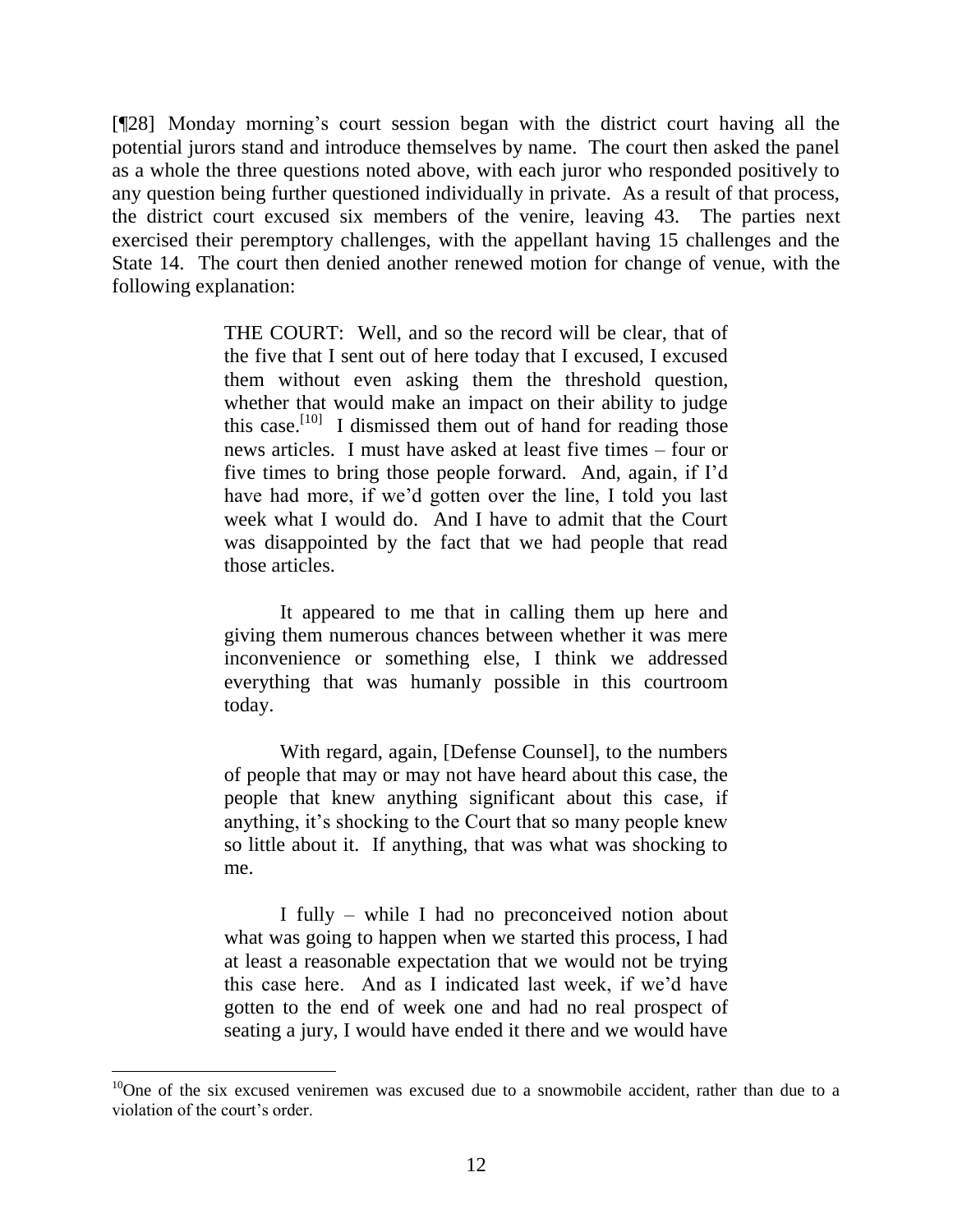moved this case someplace else. If anything, that turned out not to be true, in the vernacular, in spades.

While people may or may not have heard this or that, it's amazing to me how many people had heard nothing about the case.

So I'm going to deny, once again, the motion for change of venue. I've, in structuring this, tried to use an abundance of caution. I gave both sides extra peremptory challenges, as I indicated I would do last week. I gave the defense the odd number in this, so the defense would have three extra peremptories as opposed to State's two. And we have the – our 14 people now. Hopefully, we won't have any more problems, but if we do, gentlemen, trust me, I will revisit it promptly. [The] Court takes this matter very seriously and takes the integrity of the panel very seriously, and hopefully I have done so throughout the process.

[¶29] We recently reiterated our standard for reviewing the denial of a motion for change of venue. Because the appellant so strenuously pursued a change of venue in the instant case, and because even the district court recognized early on in the proceedings that venue might have to be changed, we will once again set forth that review standard in detail:

> Article 1, Section 10 of the Wyoming Constitution provides that criminal defendants are entitled "to a speedy" trial by an impartial jury of the county or district in which the offense is alleged to have been committed." In turn, Wyo. Stat. Ann. § 1-7-102(a) (LexisNexis 2007) requires that ―[e]very criminal case shall be tried in the county in which the indictment or offense charged is found, except as otherwise provided by law.‖ Finally, W.R.Cr.P. 18 provides that, "[e]xcept as otherwise permitted by statute or by these rules, the prosecution shall take place in the county in which the offense is alleged to have been committed  $\ldots$ . Notwithstanding these mandates, W.R.Cr.P. 21(a) allows for trial elsewhere in the event of local prejudice that is too great for the defendant to receive a fair trial:

> > (a) *Prejudice within county.*—Upon timely motion of the defendant, the court shall transfer the proceeding as to that defendant to another county, but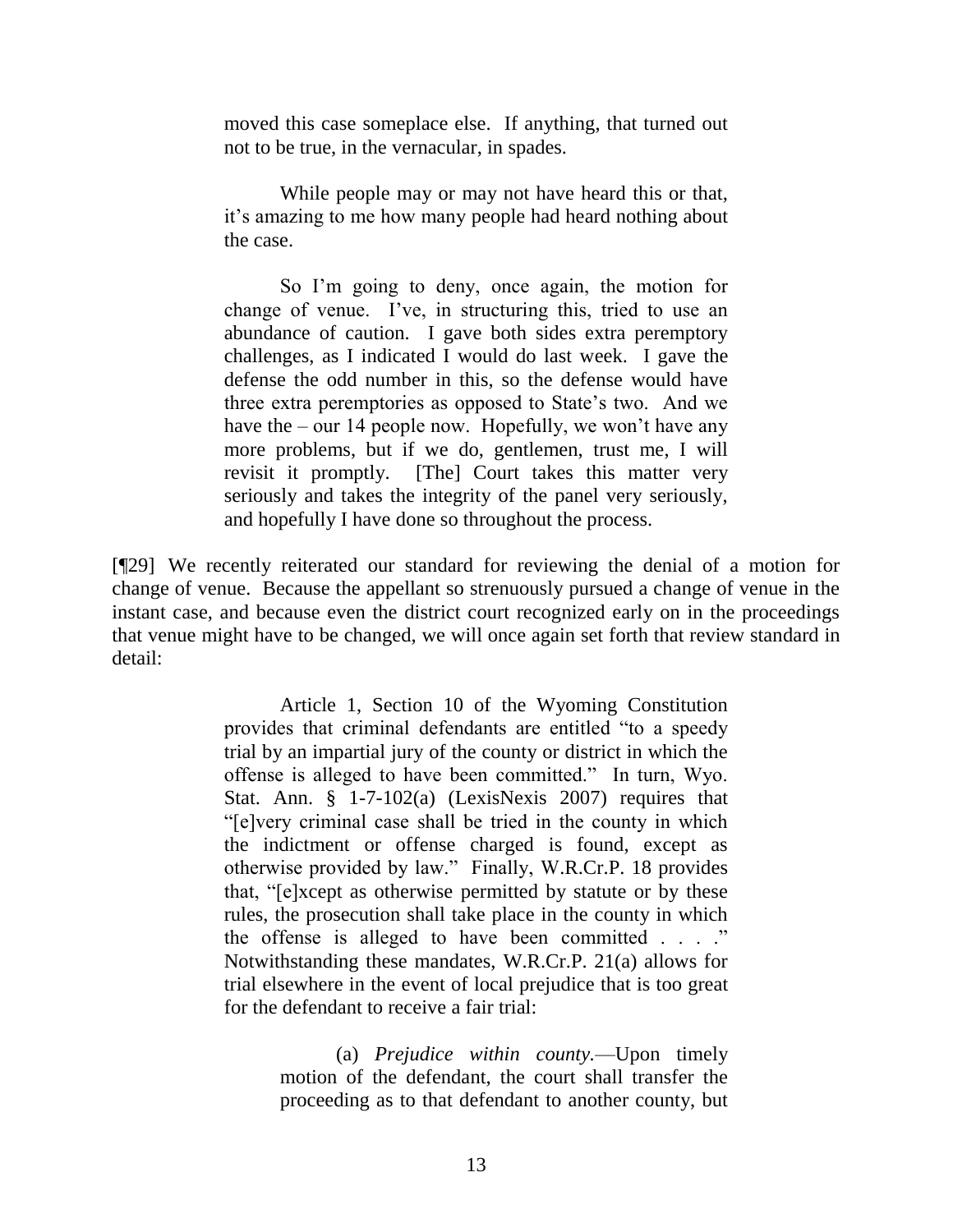only if the court is satisfied that there exists within the county where the prosecution is pending so great a prejudice against the defendant that the defendant cannot obtain a fair and impartial trial in that county.

. . . .

We have identified the following standard for reviewing a district court's denial of a motion for change of venue:

> We review the denial of a motion for change of venue under an abuse of discretion standard, meaning we will not interfere with the trial court's decision unless the trial court acted in a manner exceeding the bounds of reason under the circumstances. *Nixon v. State*, 994 P.2d 324, 326-27 (Wyo. 1999). The party moving for change of venue has the burden of showing actual prejudice in the minds of the jurors so great that a fair trial cannot be obtained. *Id*. at 327

. . . .

This Court has adopted a two-part test for determining whether a change of venue should be granted after *voir dire* because of pre-trial publicity: ―‗First, the nature and extent of the publicity must be considered; second, the difficulty or ease in selecting a jury must be considered along with the amount of prejudice which actually appears during *voir dire*  examination.'‖ *Sides* [*v. State*], 963 P.2d [227,] 231 [(Wyo. 1998)] (quoting *Murry* [*v. State*], 713 P.2d [202], 208 [(Wyo. 1986)]).

*Urbigkit v. State*, 2003 WY 57, ¶¶ 26-27, 67 P.3d 1207, 1220 (Wyo. 2003). Prejudice will not be presumed from mere local publicity; such presumption will rarely be invoked and only in extreme circumstances. *Sanchez v. State*, 2006 WY 116, ¶ 13, 142 P.3d 1134, 1139 (Wyo. 2006). To require venue to be changed, pre-trial publicity must be so inflammatory as practically to dictate the community's opinion. *Id.*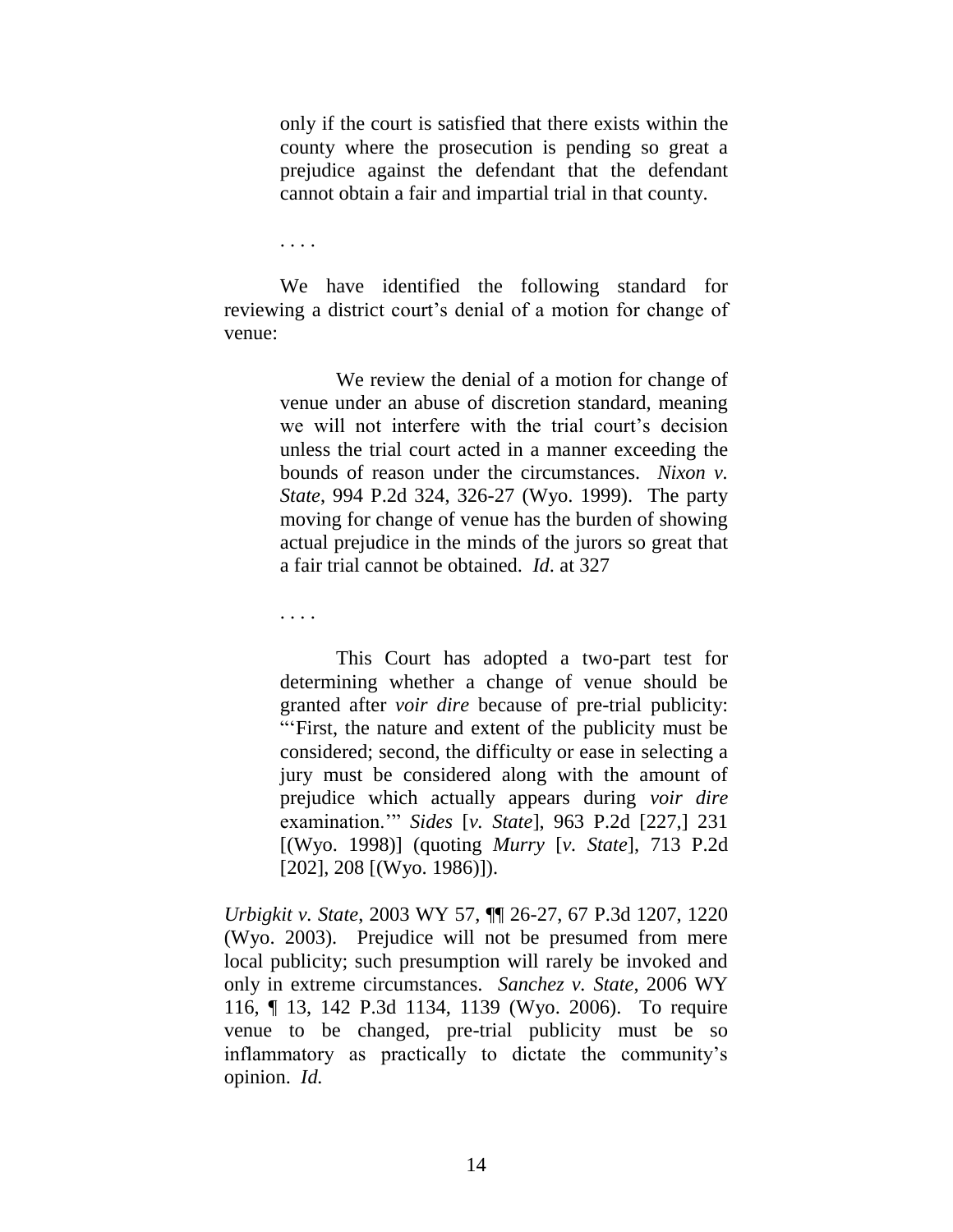*Carothers v. State*, 2008 WY 58, ¶¶ 9, 11, 185 P.3d 1, 8-9 (Wyo. 2008). Specifically in regard to high-profile cases with significant publicity, we have said the following:

> It is to be expected that most of the jury panel will have heard about a sensational case, but there is no requirement that a juror be ignorant of the facts and issues involved in a case. *Wilcox v. State*, [670 P.2d 1116, 1119 (Wyo. 1983)]. The totality of the circumstances must indicate the presence of improper prejudice. *Weddle v. State*, Wyo., 621 P.2d 231 (1980). The question focuses on whether a fair jury was ultimately selected. *Shaffer v. State*, [640 P.2d 88, 103 (Wyo. 1982). We recently reaffirmed these basic principles in *Pote v. State*, Wyo., 695 P.2d 617 (1985).

*Murry v. State*, 713 P.2d 202, 208 (Wyo. 1986).

[¶30] Having carefully read the transcript of the pretrial hearings and the *voir dire*  process in this case, and having read the materials accompanying the appellant's motion for change of venue, we conclude that the appellant has failed to prove that the district court abused its discretion in denying his initial motion, or any of its multitudinous renewals. The district court clearly was, and remained throughout the proceedings, openminded about the prospect of a venue change, and carefully monitored jury selection to preserve the appellant's rights in that regard. The extent of the local publicity about this and related cases was considerable, but not remarkable under the circumstances. Further, the publicity was, by and large, factual in nature, being neither inflammatory nor judgmental. The effect of that publicity upon the venire was carefully tested, and the district court found no prejudicial impact. The record bears that out.

[¶31] It would have been easy for the district court in this case to have avoided the exercise of discretion, to have avoided the undoubted tediousness of protracted *voir dire*, to have ignored the systemic presumption in favor of local venue for criminal trials, and to have simply granted a change of venue. That did not happen. Instead, the district court devised a very reasonable and effective scheme for unearthing any unfairly prejudicial effect from the publicity engendered by the related crimes. Questionnaires were sent to over 400 individuals, with the parties weeding out by stipulation those persons showing an obvious bias. Of those remaining, the district court allowed extensive and intensive, general and individual, *voir dire* questioning. The court and counsel even performed a special mini-*voir dire* to make sure no last-minute publicity had corrupted the panel. The district court took extraordinary precautions to make sure that the jury eventually seated had not been prejudiced by pretrial publicity.